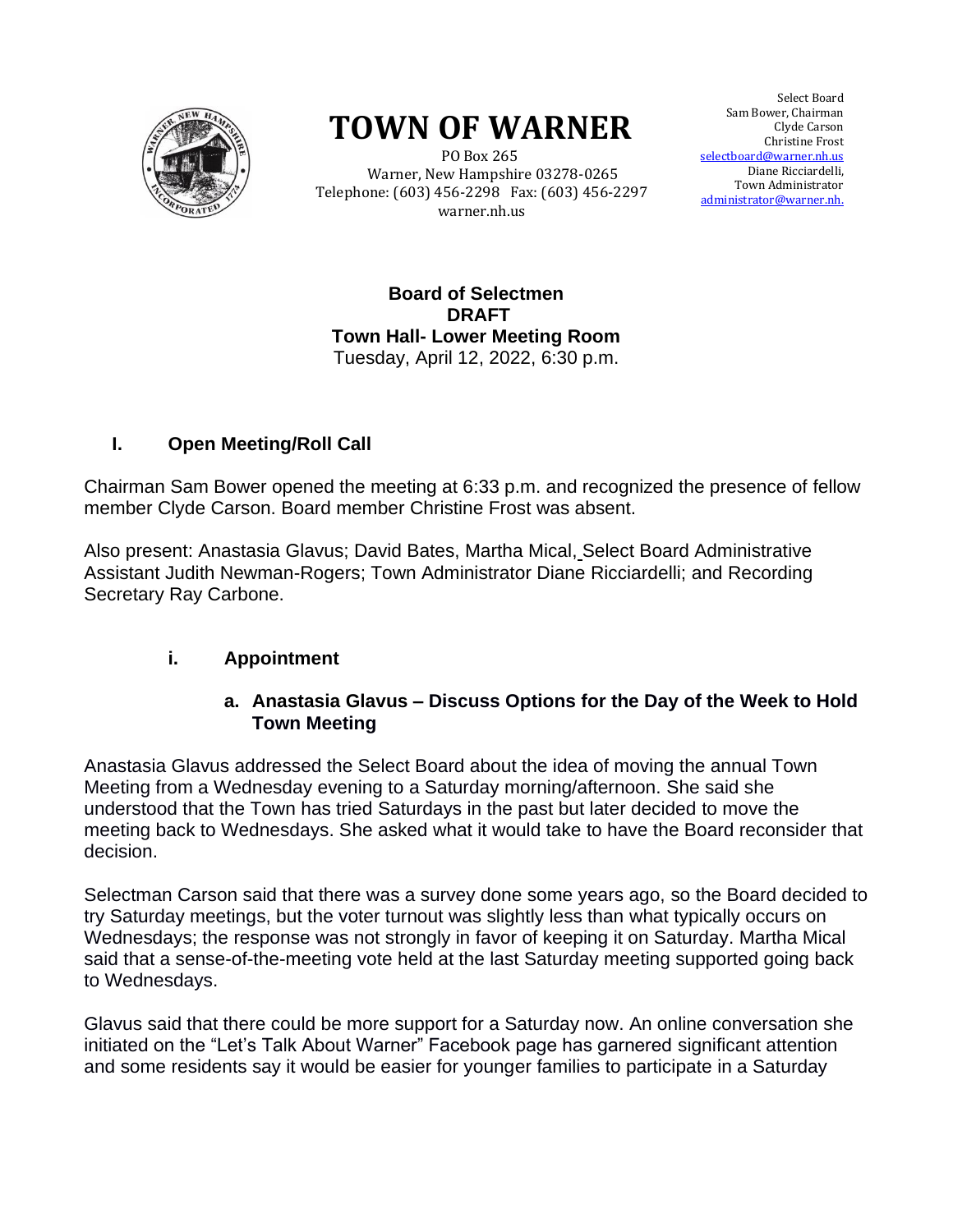morning Town Meeting than a Wednesday evening one. In addition, there is a better chance for poor weather to impact a Wednesday night meeting, keeping turnout lower than normal.

David Bates pointed out that having a greater amount of participation from the younger families in Town could have other positive effects, i.e., it could encourage more young people to volunteer to serve on various Town boards and committees, as well in other volunteer community roles. He did not see much difference in the number of people who participated in the Saturday meetings, he said, since some Wednesday meetings have also had lighter-thannormal turnouts. Selectman Carson said that the only sure predictor of a strong turnout is to have a controversial issue on the Warrant.

Carson also said that one advantage of a Saturday meeting could be having high school students that could administer a babysitting service, allowing for parents to focus on the Town Meeting. But high school athletics could interfere with the babysitting programs, according to some residents, and Glavus said school sports already create challenges for parents who have youngsters playing basketball, etc. Bates noted that weeknight evening meetings create an obstacle for parents of younger children who have early bedtimes.

After some additional discussion, Carson suggested that the question of a Saturday meeting be put before residents in a "sense of the voters" ballot at the upcoming general election later this year. The Select Board still have the responsibility to make the final decision about when Town Meeting takes place, but the vote might prove helpful.

Select Board Administrative Assistant Newman-Rogers reported that the Town held its Town Meeting on Saturdays in 2018 and 2019; at the latter meeting, a motion was made from the floor to change the meeting back to Wednesday nights.

Chairman Bower agreed with Carson's idea and suggested that the Town put the question before voters as a non-binding measure at the upcoming general election.

#### **II. Old Business**

## **a. Process and Use of American Rescue Funds Act (ARPA)**

Chairman Bower said that Board member Christine Frost has done much of the Board's work in overseeing how the Town has used (or is considering using) the ARPA funds. Without Frost in attendance, he suggested putting the issue aside tonight.

## **b. Simonds School – Request for Bartlett Funds - Research**

Select Board Administrative Assistant Newman-Rogers found that when former resident Harriet Bartlett passed away in the late 19<sup>th</sup> century, she requested that when her School Street home is sold that the money from the sale be put into a fund for the Warner High School. However, when the trust was established, Warner had its own high school. Now,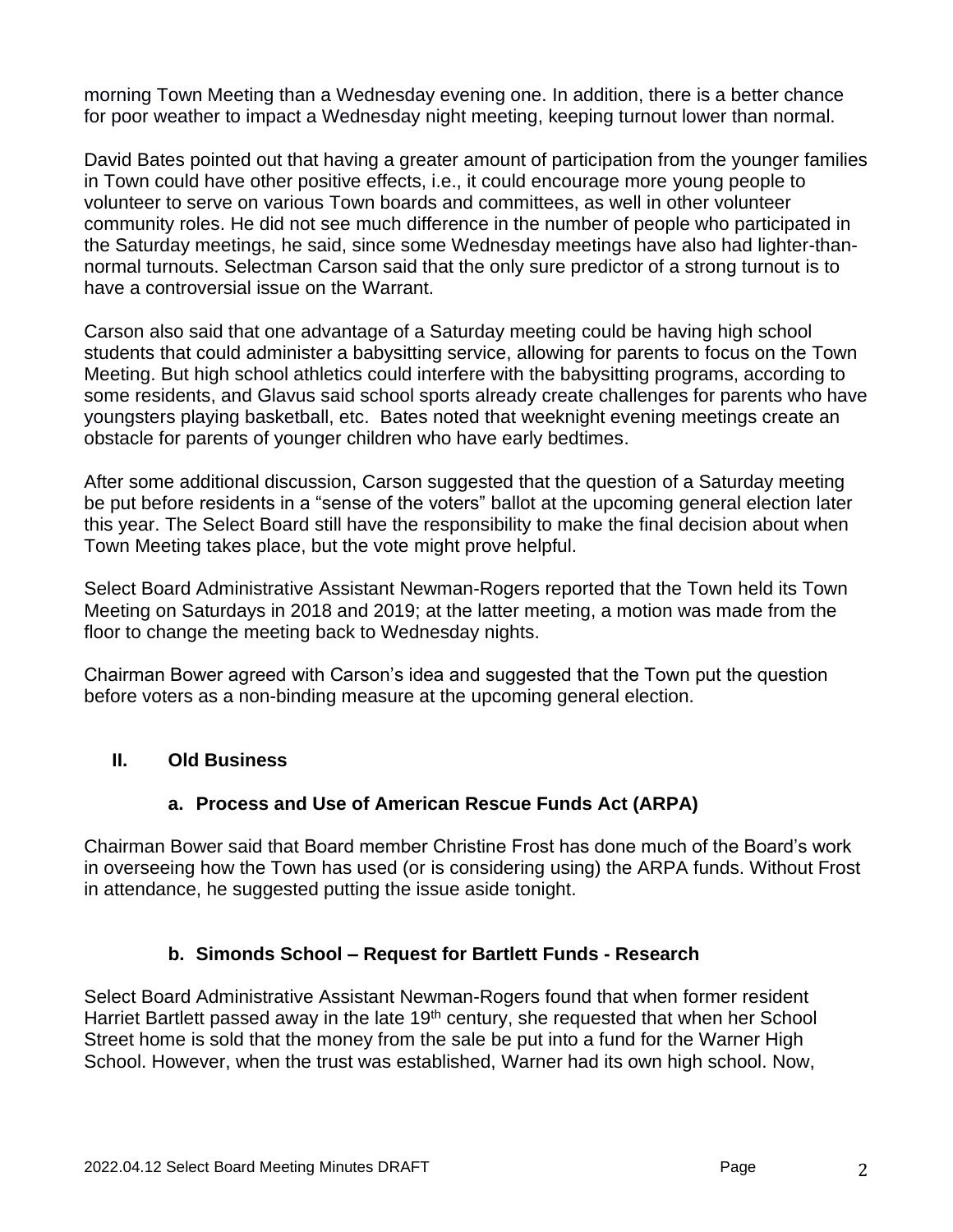Warner is part of the multi-town Kearsarge Regional School District and local students attend Kearsarge Regional High School in Sutton.

Newman-Rogers is now unclear about how the funds are supposed to be utilized under the Warner Town Trustees, so she's recently reached out to Kimberley Brown-Edelman, who is Chairman of the Trustees of Trust Funds to find out how the process works at this time and if it agrees with the stated goals of the Bartlett Fund.

Martha Mical said that the trust fund money has always been spent at the Simonds School. Newman-Rogers said that may be the case, but only the interest is to be spent and it is unclear what the process has been; if it is correctly applying the trust's rules regarding the distribution of funds; the history documentation was unclear if the School Board or the Select Board handle the request and payout.

The most recent request from the Simonds School was for \$1,850 from the Bartlett Fund to pay for an ensemble to perform at the school's Cultural Day. There is more than enough interest in the fund to pay for the ensemble's appearance.

#### **c. St. Jean Auctioneers – Contract for Town Property Auction**

Chairman Bower noted that there are still some questions that the Board has to resolve regarding the upcoming auction of some Town-owned properties.

1. Where/When will the auction be held?

The Board agreed to comply with St. Jean's suggestion that the auction be held at Town Hall on a Saturday morning, late April, early May.

2. Does the Board want to establish a minimum bid on each property (back taxes that are due on it) or sell for the highest bid?

After a brief discussion, the Board agreed on simply accepting the highest bid. It will comply with the stated Board's goal to return the properties to the property tax roll as soon as possible.

3. Set a date for previewing the properties.

The Board agreed to allow St. Jean to set that date, sometime before the auction. (St. Jean has recommended that viewings be made available early on the day of the auction.)

4. Acquire access to the land locked property and delegate a member to be there. The Board asked Town Hall staff to check into whether there is a right-of-way that will allow access to the properties.

5. Is any property in need of security during the preview or auction?

6. Can the structure on Horne St. be unlocked for the previewing? Regarding the buildings on the Horne Road and the Willey Lane properties, the Town can gain access to the buildings.

7. Are there safety precautions to consider as well? The Board needs to have a Town representative in the buildings at the time of previews.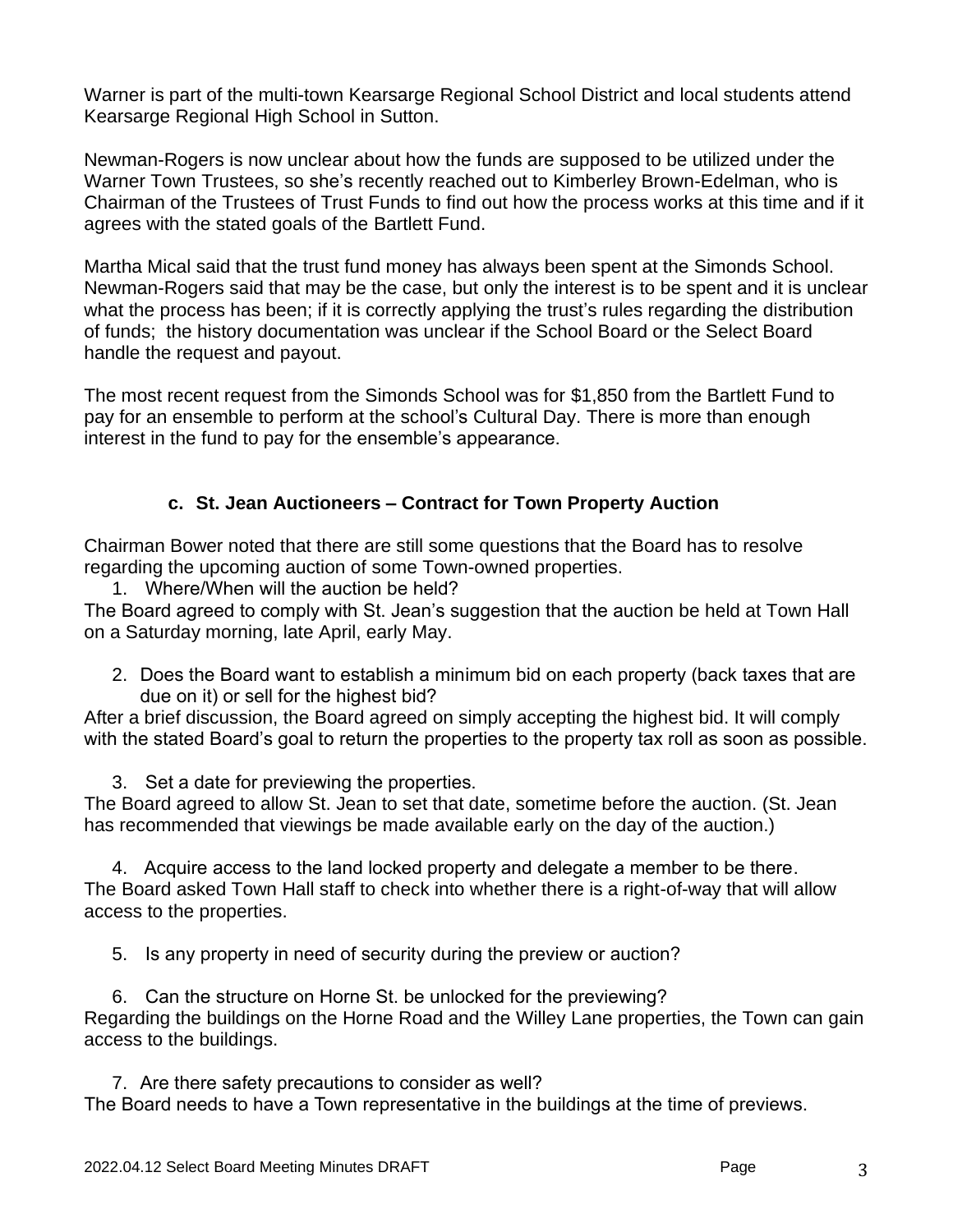Chairman Bower asked whether the Town has made an effort to insure that all the properties' abutters know about the auction. Carson said that the auction company handles that task. The Board also addressed the question of whether it has to accept an exceptionally low bid, if it's also the highest. Newman-Rogers said there are ways the Town can "back out" of a bid if it's unacceptably low, according to the contract with the auctioneer.

Chairman Bower noted that he was not at the Board's meeting where the contract with the auction company was signed. The final details should be resolved by the Board's next Work Session meeting on Thursday, April 21, at 7 p.m. in Town Hall

#### **d. Term Expirations – Committees and Boards Appointments/Reappointments**

Chairman Bower said he's still considering whether or not to continue to serve on the Zoning Board of Adjustment (ZBA). The Select Board is not required to have a member on the ZBA, but it would like to have a full Board appointed so, if no other residents volunteer, Bower may serve again.

Carson noted that there is also a need for people to serve on the Planning Board as well. Select Board Administrative Assistant Newman-Rogers said she's still reaching out to some and has not yet connected with everyone. Carson said that ZBA and the Planning Board are especially important.

#### **e. Transfer Station Proposal - Rescheduled to 4/26/2022**

The Board had hoped to move further on in its discussion with CMA Engineering about refurbishing the Transfer Station, but that meeting has had to be rescheduled to next week. Town Administrator Ricciardelli said that Transfer Station Foreman Varick Proper was able to get the current compactor fixed recently.

Chairman Bower noted that CMA, the engineering company that is proposing to oversee the renovation work, has indicated that it has little experience with a composting function, which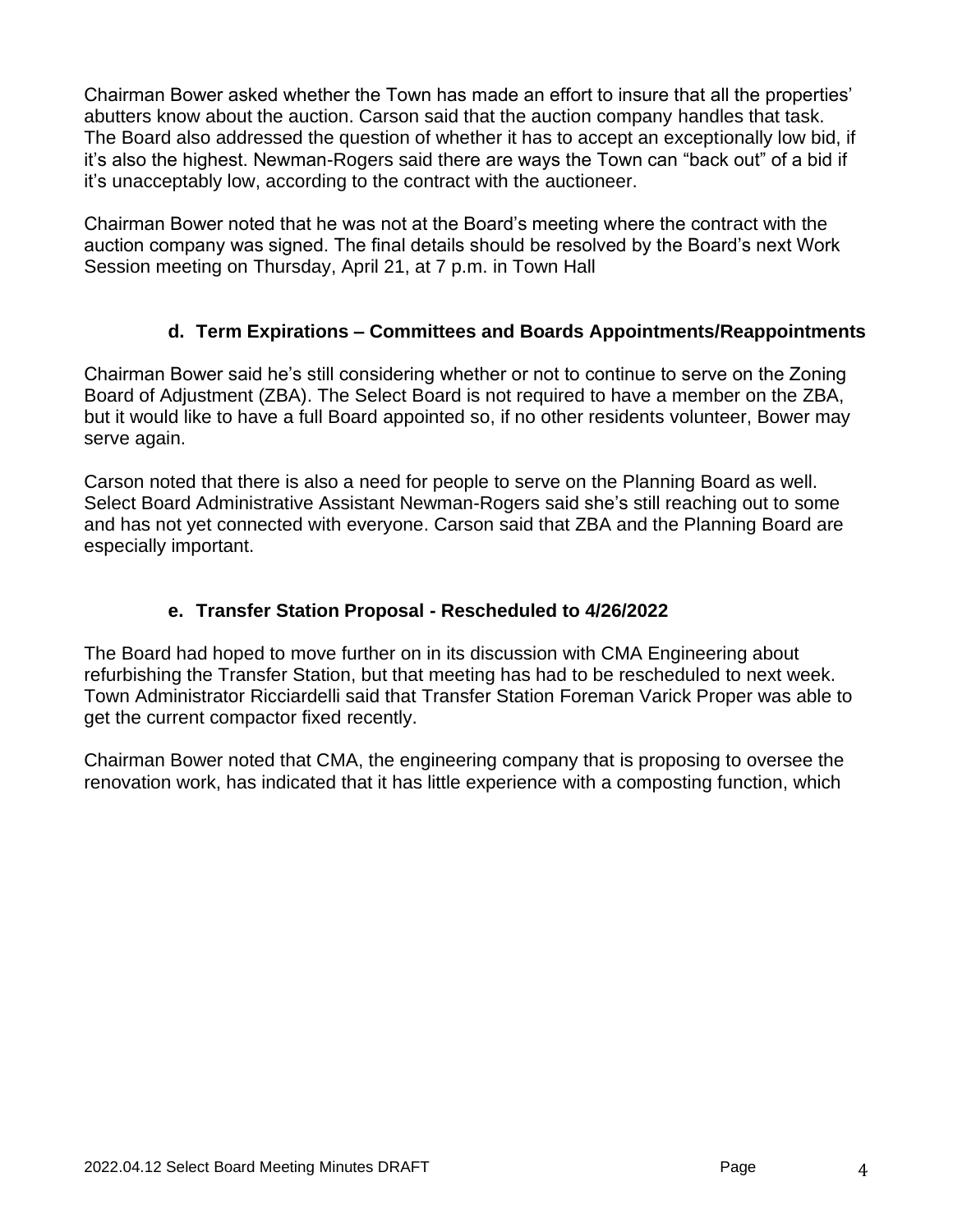the Town is interested in initiating. But there are other organizations around the region that can help, and the two companies may be able to work together.

The next step is to have CMA appear at a Board meeting and begin addressing its proposed plans and ideas in a public forum where residents can ask questions about the project.

Chairman Bower asked that Foreman Proper and Director of Public Works (DPW) Director Tim Allen attend the meeting. At the end of that discussion, the Board hopes to sign an agreement with the company.

#### **IV. New Business**

#### **a. Agreement for Payment in Lieu of Taxes – Town of Warner and Kearsarge Elderly Housing (KEH)**

Carson noted that KEH has signed this agreement annually. Since the organization is taxexempt, this is a way for it to reimburse the Town for some of the cost of some of the services it provides to KEH for its senior citizen residents in the North Road community.

**Carson made a motion to accept and sign the agreement between the Town and Kearsarge Elderly Housing stipulating that the organization will make a payment to the Town of \$16,466.15 (in four quarterly payments of \$4,166.53) in lieu of property taxes to support the Town services that are utilized by the organization and its residents; Bower seconded. In a voice vote, the motion passed unanimously**.

#### **b. Notice from Tax Collector Marianne Howlett, Certifying the Date of Mailing Final Tax Bills for 2021, Original Property Tax Warrant Committed to Her.**

Select Board Administrative Assistant Newman-Rogers said that this is simply a notification to the Board that the last of the property tax bills were sent out on the date indicated. No action by the Board is necessary.

## **c. Letters of Resignation – Cemetery Trustee; Energy Committee**

The Board accepted letters of resignation from Don Wheeler, one of the Trustees of the Town Cemeteries, and Sue Hemmingway, a member of the Energy Committee. The Board thanked the two, saying that their service was valuable and appreciated.

## **V. Administrator's Report**

Town Administrator Diane Ricciardelli said that she has spent time today with an inspector from the NH Department of Labor; the inspection is expected to continue on Thursday. The inspector is very complimentary of the Town's operations regarding labor issues, particularly the Joint Loss Management Committee's work. Some new procedures have been initiated by the State and the Select Board will get a new Procedural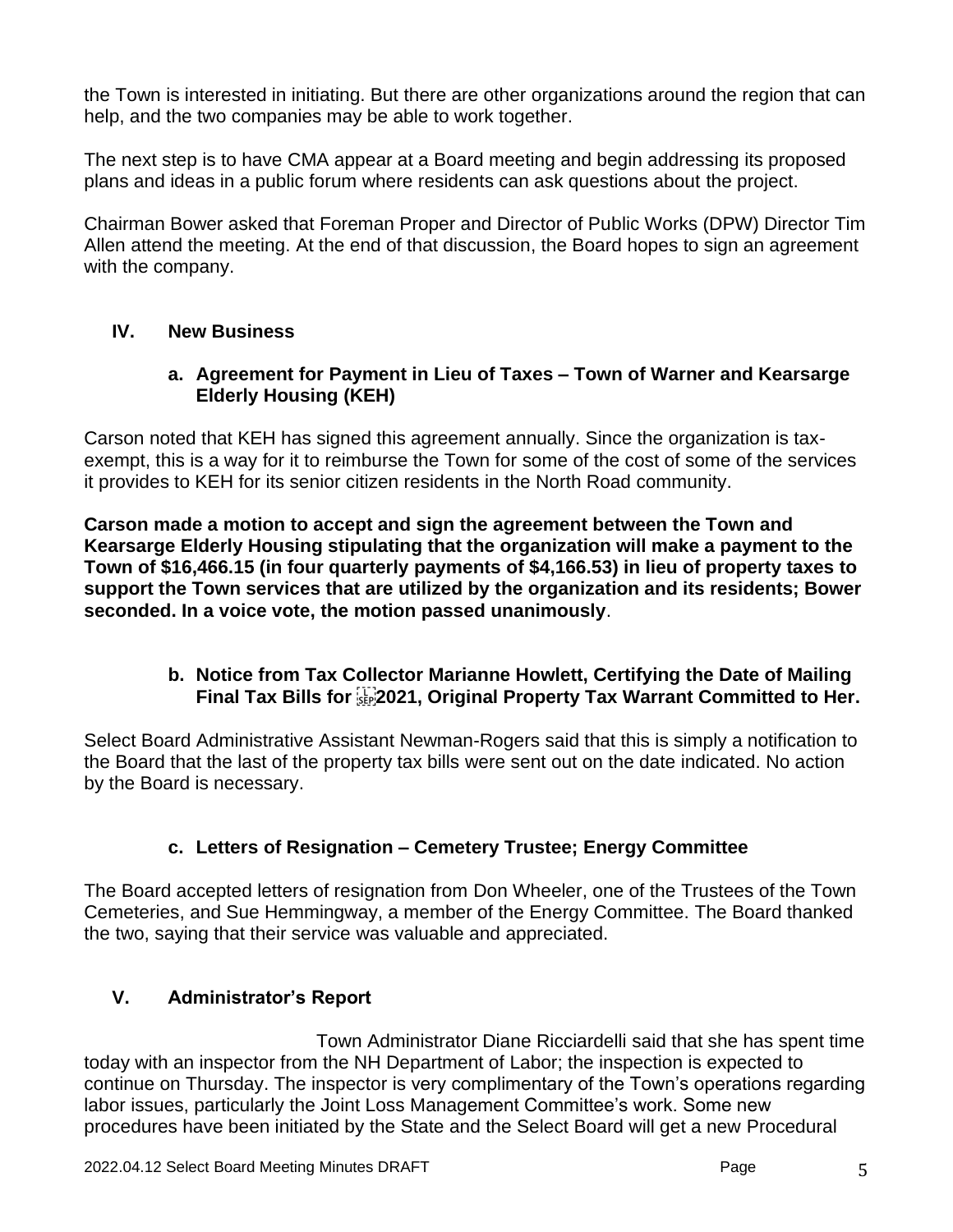Manual soon. Some minor safety issues were raised but overall the Town staff responsible for maintaining its buildings is doing very well, according to the Inspector.

#### Ricciarelli said that the Town has recently received

correspondence from the offices of both Sen. Jeanne Shaheen and Rep. Annie Kuster regarding pending grant applications; they included the usual 10-day deadline. The Board previously selected a priority order that it wanted to use for the grants:

- 1. Sidewalk repair, \$800,000
- 2. Interstate 89/exit 7 area project Concord- Lake Sunapee Rail Trail, \$80,000
- 3. Interstate 89/exit 9 area project Concord- Lake Sunapee Rail Trail, \$1.2 million
- 4. Bridge over the Warner River connecting Depot Street and Riverside Park, \$500,000.
- 5. Schoodaac Road repairs, \$400,000
- 6. Poverty Plains Road repairs, \$365,000
- 7. Interstate 89/exit 7 area project Concord- Lake Sunapee Rail Trail, \$80,000
- 8. Interstate 89/exit 7 area project Concord- Lake Sunapee Rail Trail Kiosk, \$15,000

Ricciardelli said that the State has requested that Warner submit a full grant application for its #2 project, "Interstate 89/exit 9 area project – Concord- Lake Sunapee Rail Trail, \$1.2 million." The Town needs to communicate with the Friends of the Concord-Lake Sunapee Rail Trail to decide if it's more appropriate for the application to be submitted by the Town or the "Friends." Much of the material for the Rail Trail grant proposals were prepared with the assistance of resident Tim Blagden, who is president of the Friends organization; with that information available, the Town should be able to meet the application's brief deadline.

Ricciardelli also noted all this grant money is unrelated to current taxes; it comes through the federal government from taxes that have already been paid. The total amount is earmarked for New Hampshire, so if Warner doesn't get the funding, the money will go to another project in the State. Generally, the Granite State gets back approximately .98 annually for each dollar its residents send to the federal government, Ricciardelli said. Some states get much more returned for each dollar sent to Washington.

Ricciardelli said that she is still working on hiring a new finance person and hopes to have a recommendation prepared for the Board to consider in the next couple of weeks.

The Town recently considered securing debit/credit cards for various departments from the local Sugar River Bank branch. But recent research has indicated that this is not the best plan, Ricciardelli said, so the Town will revert its the former process, i.e., departments make purchases and submit invoices to the Finance Office.

Finally, Ricciardelli said that she is also working with Select Board Administrative Assistant Newman-Rogers on completing the paperwork and collecting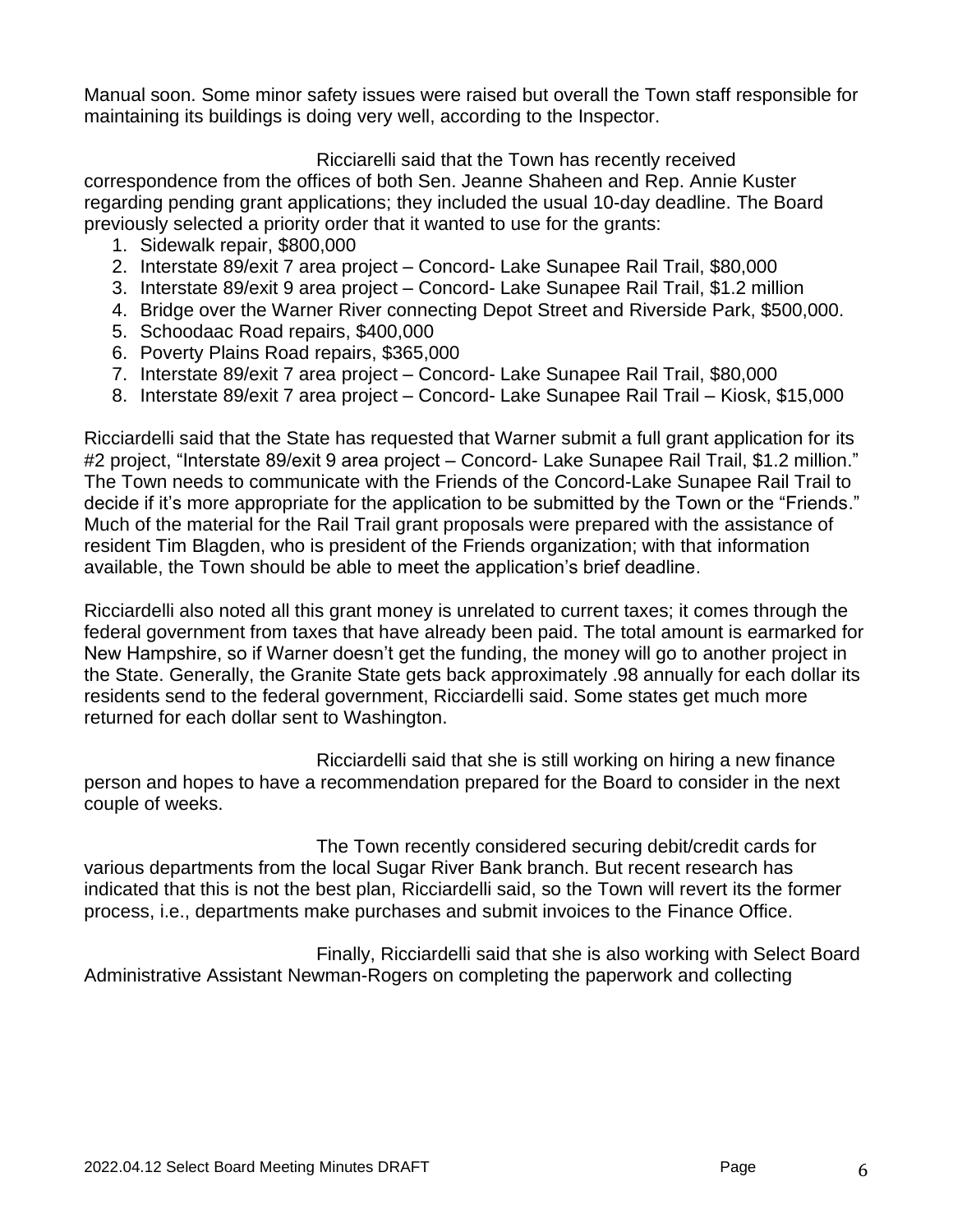documentation for the Road Construction Project loan from Sugar River Bank. A Letter of Understanding is currently in draft form.

#### **VI. Select Board Other Business**

Carson reported that the Community Power Committee is looking at doing a survey of the community to gage the Town's interest in the use of electrical power, renewable energy, etc. The results would guide the Committee in crafting a Community Power Proposal that should be completed for the Board's consideration some time in May.

Carson also said he met with Planning Board Chairman Ben Frost and resident Barbara Marty regarding the Board's proposed Housing Committee, i.e., its mission, who would serve on the Committee, etc. Carson said there are apparently grants that will be available this summer that could allow the Committee to hire a housing expert to help with its work.

Chairman Bower said he attended a meeting last week with Christopher Emond, the CEO of the Concord Boys and Girls Club; the club has been in discussions with the Board and others in Town about possibly opening a childcare center in the Warner Community Center (WCC) if the current Head Start program is discontinued by the Community Action Program (CAP) of Belknap and Merrimack Counties. The meeting, which took place at the WCC, was chiefly a walk around the property to address what space-related challenges might be involved with installing the childcare program; representatives of other nonprofit organizations already renting space in the WCC participated.

Carson said he's again trying to get some feedback from CAP about whether it has yet decided on whether it will terminate its local Head Start program; CAP has indicated that it won't be able to announce a decision until late Spring, but the Board has been anxious to learn, so it can know the Boys and Girls Club if it can move forward with planning a childcare program for the Fall.

Town Administrator Ricciardelli said she was contacted by representatives of Pellettieri Associates, the local landscape architectural company, about providing plantings around the Town Hall building. It's a volunteer effort and the goal is to have it done by April 22, which is Earth Day.

## **IV. Public Comment-**

Chairman Bower opened a discussion about the idea of a community garden behind the WCC. He invited the Board to visit the property on Thursday, 10:30 a.m. to view the property; Neil Nevins, a member of the Economic Development Advisory Committee (EDAC), will be leading the discussion.

Chairman Bower, who serves on the Agricultural Commission, said that he is hoping that the community garden will grow to support the Warner Connects Food Pantry, which operates in the WCC. In addition, the garden can participate in a "Tray It Forward" program that would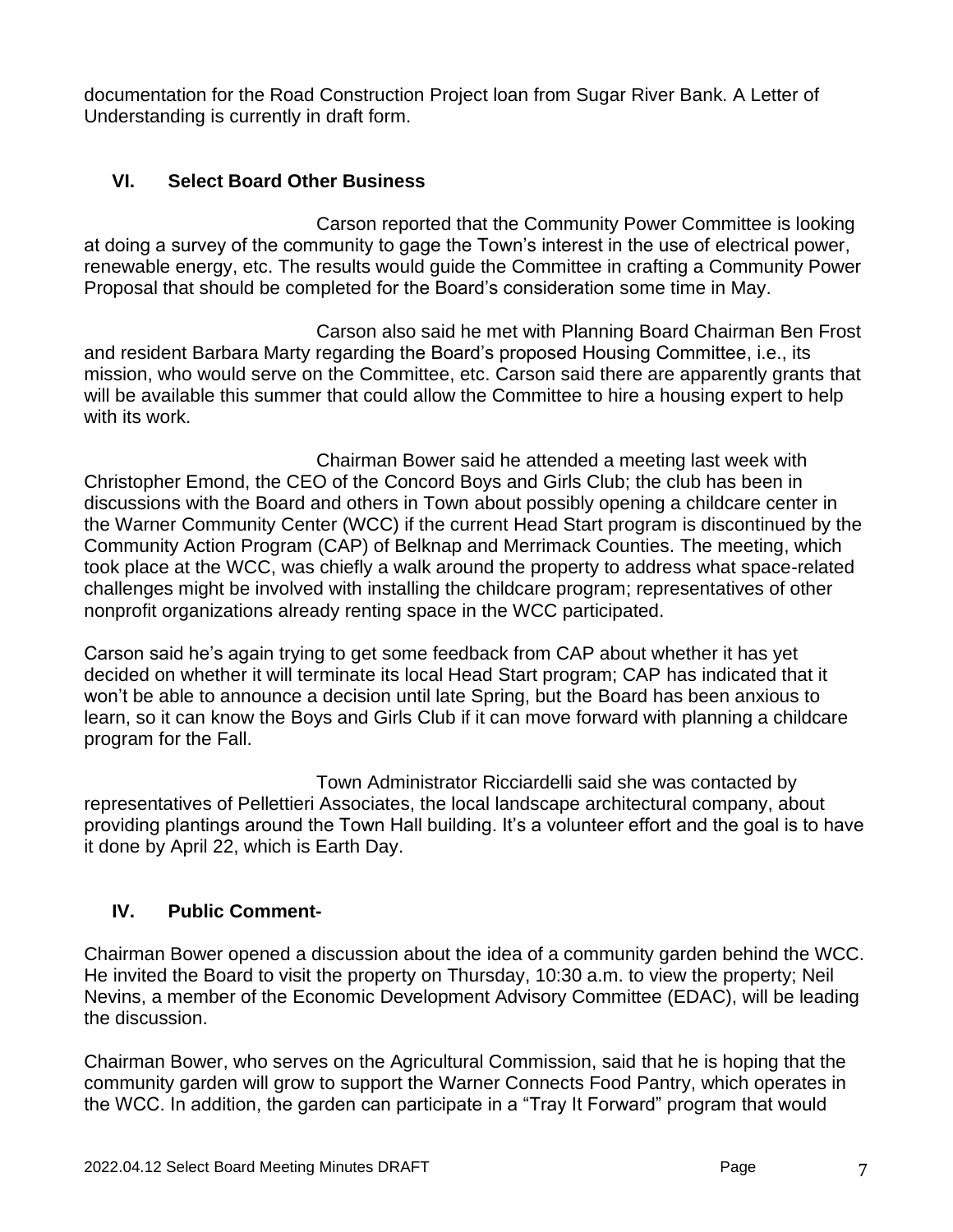provide clients with a tray of seedlings as well as educational resources to teach people how to cultivate the plants.

#### **V. Consent Agenda**

Carson made a motion to approve the following as signed by the Select Board:

- 1. Notice of Intent to Cut for:
	- a. Map 20 Lot 20
	- b. Map 31 Lot 48
	- c. Map 33 Lot 18
	- d. Map 07 Lot 60
	- e. Map 10 Lot 49
- 2. Building Permits:
- a. Map 03 Lot 094
- b. Map 31 Lot 017 Electrical-1
- c. Map 17 Lot 012-1

#### *Update to 3/29/22 Consent Agenda: Map 03 Lot 094 Electrical*

- 3. Notice of Intent to Tax Real Property on Land of Another:
	- a. Map 03 Lot 24
	- b. Map 10 Lot 69
	- c. Map 18 Lot 15
	- d. Map 14 Lot 36-1
	- e. Map 15 Lot 43
	- f. Map 10 Lot 66
	- g. Map 08 Lot 06
	- h. Map 03 Lot 58
- 4. Payroll Change Form:
- a. Newly Elected Supervisor of the Checklist
- b. New Hire, Highway, Truck Driver/Laborer, Grade 5 Step 18
- 5. Request to the Trustees of Trust Funds to pay to the Town of Warner from The Parks & Recreation Capital Reserve Fund:
	- a. \$ 1,820.00 for Payment to Quimby Construction, repairs to the Snack Shack
	- b. \$54,222.88 for Payment to American Ramp Co, 50% down payment of Riverside Skate Park.
- 6. Certification of Yield Taxes Assessed:

| a. Map 20 Lot 020      | \$             | 92.02        |
|------------------------|----------------|--------------|
| b. Map 13 Lot 001      | $\mathbb{S}^-$ | 494.77       |
| c. Map 18 Lot 037      | \$             | 832.84       |
| d. Map 12 Lot 53,55,56 | \$.            | 2,179.35     |
| e. Map 02 Lot 010      |                | \$2,996.20   |
| f. Map 06 Lot 029      |                | \$3,890.90   |
| g. Map 18 Lot 001      |                | \$165,988.59 |

Chairman Bower seconded the motion. In a voice vote, the motion passed unanimously.